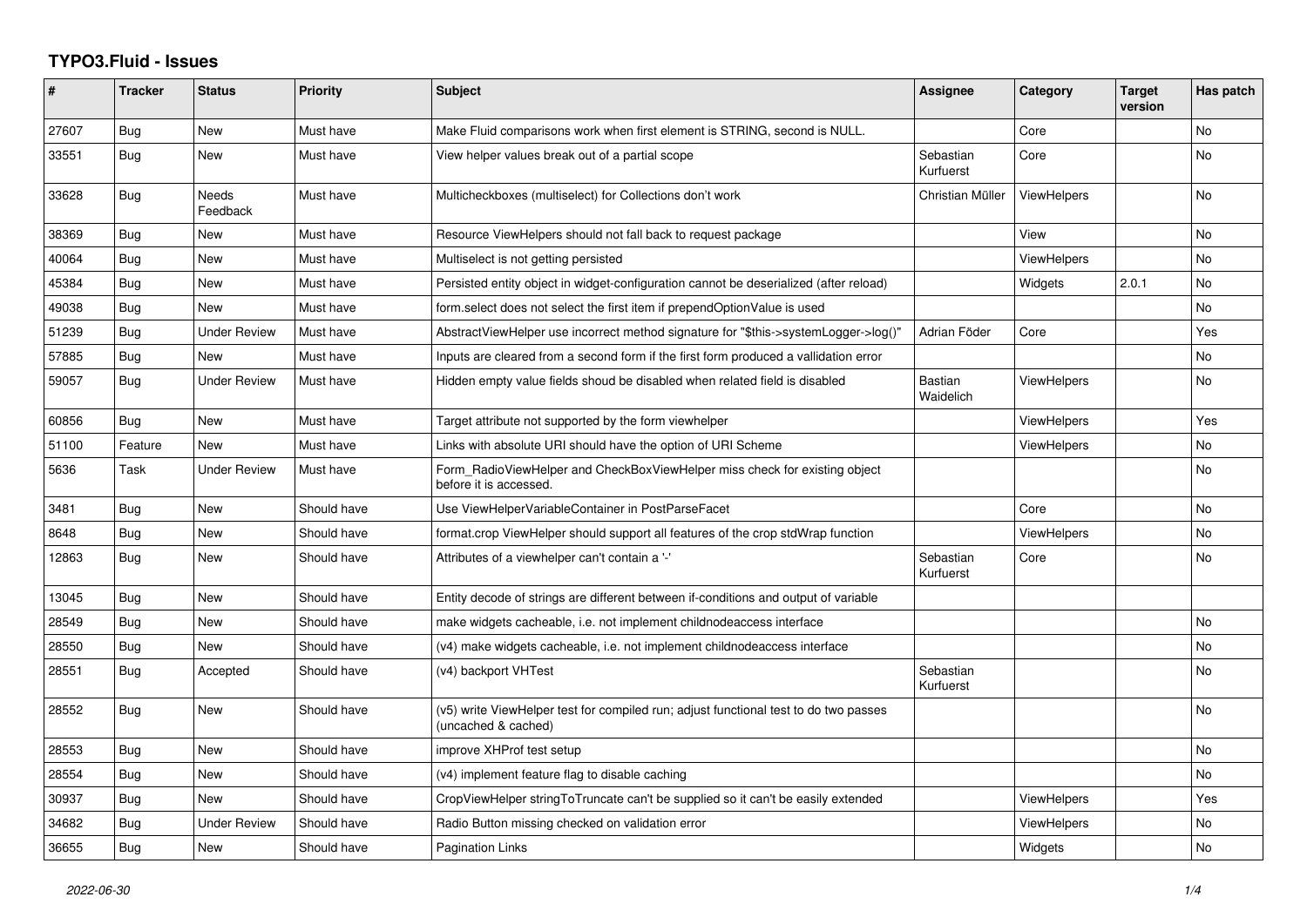| #     | <b>Tracker</b> | <b>Status</b>            | <b>Priority</b> | <b>Subject</b>                                                                            | Assignee                    | Category           | <b>Target</b><br>version | Has patch |
|-------|----------------|--------------------------|-----------------|-------------------------------------------------------------------------------------------|-----------------------------|--------------------|--------------------------|-----------|
| 36662 | Bug            | <b>Needs</b><br>Feedback | Should have     | Checked state isn't always correct when property is collection                            | Kevin Ulrich<br>Moschallski | ViewHelpers        | 1.1.1                    | <b>No</b> |
| 37619 | Bug            | <b>New</b>               | Should have     | Fatal Error when using variable in name attribute of Section ViewHelper                   |                             | <b>ViewHelpers</b> |                          | No        |
| 39990 | Bug            | <b>New</b>               | Should have     | Same form twice in one template: hidden fields for empty values are only rendered<br>once |                             | Core               |                          | <b>No</b> |
| 40998 | <b>Bug</b>     | <b>Under Review</b>      | Should have     | Missing parent request namespaces in form field name prefix                               | Sebastian<br>Kurfuerst      | <b>ViewHelpers</b> | 1.1.1                    | No        |
| 44234 | Bug            | Under Review             | Should have     | selectViewHelper's sorting does not respect locale collation                              |                             | <b>ViewHelpers</b> | 2.1                      | No.       |
| 46289 | Bug            | Needs<br>Feedback        | Should have     | Enable Escaping Interceptor in XML request format                                         |                             | View               | 2.0.1                    | No        |
| 47006 | Bug            | Under Review             | Should have     | widget identifier are not unique                                                          |                             |                    |                          | No        |
| 49600 | Bug            | <b>New</b>               | Should have     | f:form tag shown as a HTML on frontend                                                    |                             | ViewHelpers        |                          | No        |
| 50888 | Bug            | <b>Under Review</b>      | Should have     | WSOD by changing name of section and if Fluid caches are generated                        |                             |                    |                          | <b>No</b> |
| 52419 | <b>Bug</b>     | <b>New</b>               | Should have     | Wrong PHPDocs notation for default value inline f:translate viewhelper                    |                             |                    | 2.0                      | <b>No</b> |
| 52536 | <b>Bug</b>     | <b>Under Review</b>      | Should have     | Errorclass not set if no property-attribute set                                           |                             |                    |                          |           |
| 52591 | <b>Bug</b>     | <b>New</b>               | Should have     | The Pagination Widget broken for joined objects                                           |                             |                    |                          | No        |
| 53806 | <b>Bug</b>     | <b>Under Review</b>      | Should have     | Paginate widget maximumNumberOfLinks rendering wrong number of links                      | Bastian<br>Waidelich        | Widgets            |                          | No        |
| 54284 | Bug            | New                      | Should have     | Default Option for Switch/Case VH                                                         |                             | ViewHelpers        |                          | No        |
| 55008 | Bug            | <b>Under Review</b>      | Should have     | Interceptors should be used in Partials                                                   | Christian Müller            |                    |                          | No        |
| 58862 | <b>Bug</b>     | <b>Needs</b><br>Feedback | Should have     | FormViewHelper doesn't accept NULL as value for \$arguments                               | Bastian<br>Waidelich        | ViewHelpers        |                          | Yes       |
| 58921 | Bug            | New                      | Should have     | f:form.* VHs crash if NOT inside f:form but followed by f:form                            |                             |                    |                          | No        |
| 58983 | Bug            | New                      | Should have     | format.date does not respect linebreaks and throws exception                              |                             |                    |                          | No        |
| 65424 | Bug            | <b>Under Review</b>      | Should have     | SelectViewHelper must respect option(Value Label)Field for arrays                         |                             | <b>ViewHelpers</b> |                          | No        |
| 3291  | Feature        | <b>Needs</b><br>Feedback | Should have     | Cacheable viewhelpers                                                                     |                             |                    |                          | No        |
| 4704  | Feature        | <b>New</b>               | Should have     | Improve parsing exception messages                                                        |                             | Core               |                          |           |
| 5933  | Feature        | Accepted                 | Should have     | Optional section rendering                                                                | Sebastian<br>Kurfuerst      | <b>ViewHelpers</b> |                          | No        |
| 9514  | Feature        | <b>New</b>               | Should have     | Support explicit Array Arguments for ViewHelpers                                          |                             |                    |                          |           |
| 31955 | Feature        | <b>New</b>               | Should have     | f:uri.widget                                                                              |                             | Widgets            |                          | No        |
| 33215 | Feature        | <b>New</b>               | Should have     | RFC: Dynamic values in ObjectAccess paths                                                 |                             |                    |                          | No        |
| 33394 | Feature        | <b>Needs</b><br>Feedback | Should have     | Logical expression parser for BooleanNode                                                 | <b>Tobias Liebig</b>        | Core               |                          | <b>No</b> |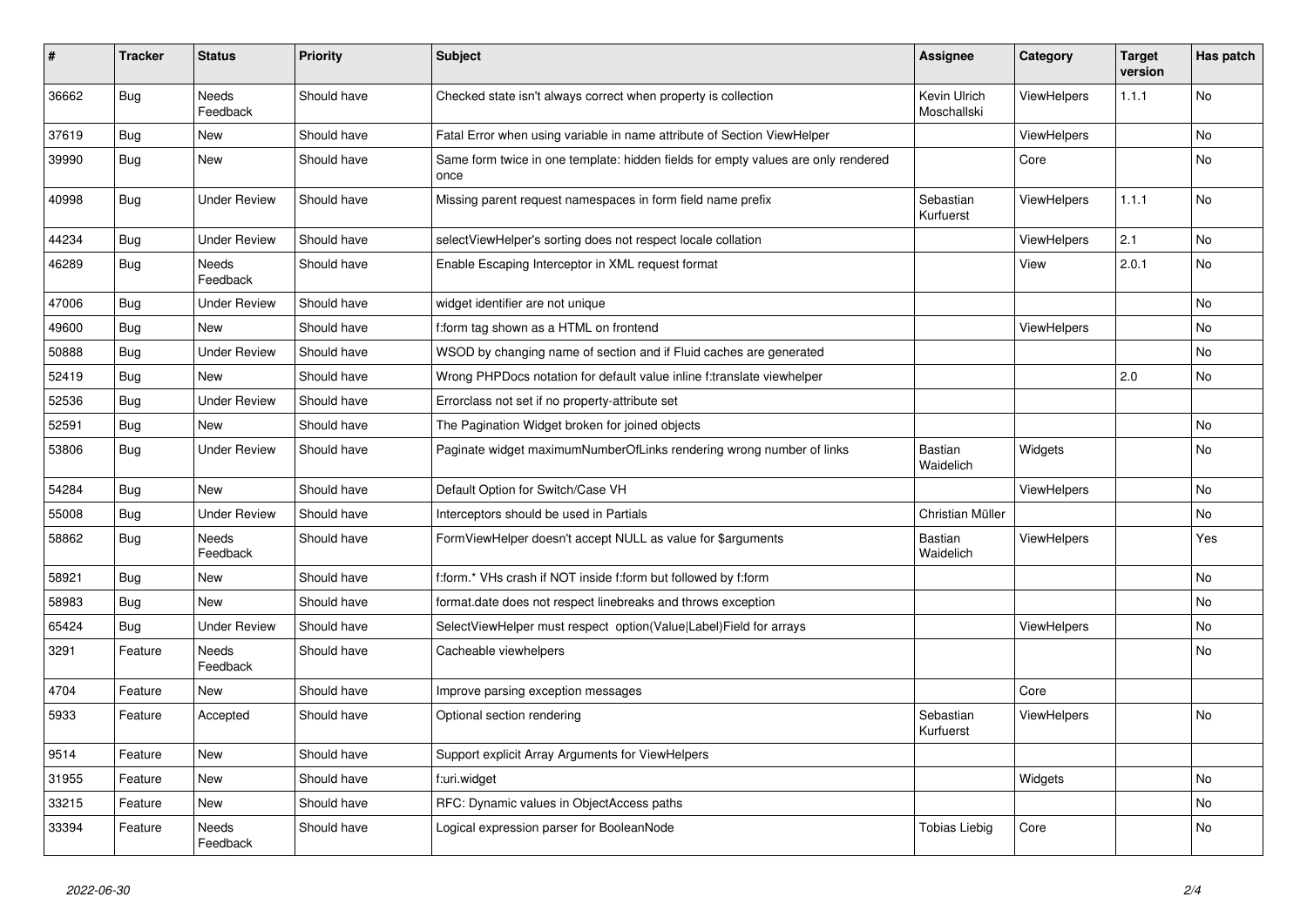| ∦     | <b>Tracker</b> | <b>Status</b>            | <b>Priority</b> | <b>Subject</b>                                                                                         | <b>Assignee</b>       | Category    | <b>Target</b><br>version | Has patch |
|-------|----------------|--------------------------|-----------------|--------------------------------------------------------------------------------------------------------|-----------------------|-------------|--------------------------|-----------|
| 36410 | Feature        | New                      | Should have     | Allow templates to send arguments back to layout                                                       |                       | ViewHelpers |                          | No        |
| 37095 | Feature        | New                      | Should have     | It should be possible to set a different template on a Fluid TemplateView inside an<br>action          | Christopher<br>Hlubek |             |                          | No        |
| 38130 | Feature        | New                      | Should have     | Checkboxes and multiple select fields should have an assignable default value                          |                       |             |                          | No        |
| 39936 | Feature        | New                      | Should have     | registerTagAttribute should handle default values                                                      |                       | ViewHelpers |                          | No        |
| 40081 | Feature        | New                      | Should have     | Allow assigned variables as keys in arrays                                                             |                       |             |                          | No.       |
| 42397 | Feature        | New                      | Should have     | Missing viewhelper for general links                                                                   |                       |             |                          | No        |
| 43346 | Feature        | <b>Under Review</b>      | Should have     | Allow property mapping configuration via template                                                      | Karsten<br>Dambekalns | ViewHelpers | 2.1                      | No        |
| 45153 | Feature        | New                      | Should have     | f:be.menus.actionMenuItem - Detection of the current select option is insufficient                     |                       |             |                          | No        |
| 45345 | Feature        | Needs<br>Feedback        | Should have     | Easy to use comments for fluid that won't show in output                                               |                       |             |                          |           |
| 46257 | Feature        | <b>Under Review</b>      | Should have     | Add escape sequence support for Fluid                                                                  |                       | Core        |                          | No.       |
| 46545 | Feature        | <b>New</b>               | Should have     | Better support for arrays in options of SelectViewHelper                                               |                       |             |                          | No        |
| 49756 | Feature        | <b>Under Review</b>      | Should have     | Select values by array key in checkbox viewhelper                                                      |                       |             |                          | No        |
| 51277 | Feature        | New                      | Should have     | ViewHelper context should be aware of actual file occurrence                                           |                       |             |                          | No        |
| 52640 | Feature        | <b>Under Review</b>      | Should have     | Create an UnlessViewHelper as opposite to the IfViewHelper                                             | <b>Marc Neuhaus</b>   |             |                          | No        |
| 60003 | Feature        | New                      | Should have     | Add required-Attribute to f:form.password                                                              |                       | ViewHelpers |                          | No        |
| 60271 | Feature        | New                      | Should have     | Paginate viewhelper, should also support arrays                                                        |                       |             |                          | No        |
| 8491  | Task           | <b>Needs</b><br>Feedback | Should have     | link.action and uri.action differ in absolute argument                                                 | Karsten<br>Dambekalns | ViewHelpers |                          | No        |
| 9950  | Task           | New                      | Should have     | Binding to nested arrays impossible for form-elements                                                  |                       | ViewHelpers |                          |           |
| 10911 | Task           | New                      | Should have     | Tx_Fluid_ViewHelpers_Form_AbstractFormViewHelper->renderHiddenIdentityField<br>should be more reliable |                       | ViewHelpers |                          | No        |
| 32035 | Task           | New                      | Should have     | Improve fluid error messages                                                                           |                       | Core        |                          | Yes       |
| 42743 | Task           | New                      | Should have     | Remove inline style for hidden form fields                                                             |                       |             |                          | No        |
| 43071 | Task           | New                      | Should have     | Remove TOKENS for adding fallback teplates in B                                                        |                       |             |                          | No        |
| 43072 | Task           | New                      | Should have     | Remove TOKENS for adding templates fallback in Backporter                                              |                       | View        |                          | No        |
| 45394 | Task           | New                      | Should have     | Forwardport Unit test for standalone view                                                              |                       | View        |                          | No        |
| 46091 | Task           | Needs<br>Feedback        | Should have     | Show source file name and position on exceptions during parsing                                        |                       |             |                          | No        |
| 47669 | Task           | New                      | Should have     | FormViewHelper does not define the default request method                                              |                       |             |                          | No        |
| 54195 | Task           | New                      | Should have     | Rename and move FormViewHelper's errorClass value, currently 'f3-form-error'                           | Adrian Föder          | ViewHelpers |                          | No        |
| 56237 | Task           | New                      | Should have     | in-line (Condition) View Helpers should not evaluate on parsing                                        |                       |             |                          | No        |